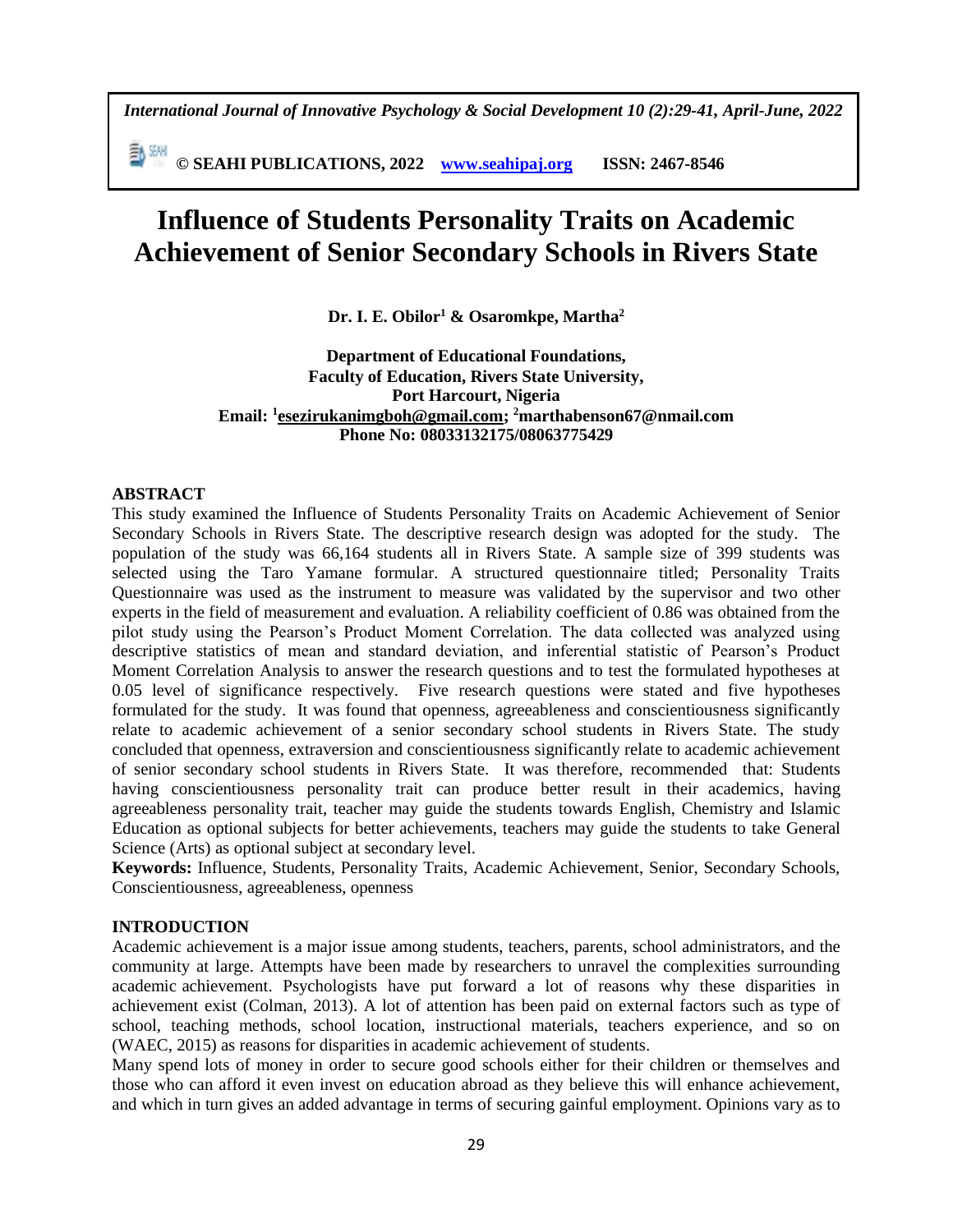why some students excel academically while others appear to be underachievers. Many psychologists have consistently attempted to identify the major predictors of individual academic achievement (Adeola, Bolarinwa & Olafere, 2012).

Factors such as intelligence, self-concept, gender, study habit, maturation, home background, amongst others, just to mention a few, have been extensively explored as being responsible for academic achievement, especially in secondary school students (Guliford, 2019). Other factors that have been researched into in the past include: child rearing patterns, peer group influence, socio-economic background and learning environment. Another major factor that is believed to be responsible for academic achievement of students is their personality traits. How true is this? Traits Theorists have tried to identify the major traits that characterize personality. Notable among these theorists are Sigmund Freud in the early 1900's, Gordon Allport (2011).

According to Daminabo (2018), personality is the sum total of the characteristics that differentiate people, or the stability of a person's behaviour across different situations. In other words, it means those qualities the individual is noted for. Traits are enduring dimensions of personality characteristics which differentiates people from one another (Colman, 2013). Traits are therefore the sum total of stable characteristics in a person across different times and situations, which make him or her unique or distinct from others. This agrees with the definition by Mischel (2011) which referred to personality traits as consistent differences between the behaviour characteristic of two or more people. It is also defined as any distinguishable, relatively enduring way in which one individual varies from another (Guliford, 2019). This personality trait varies as many authors such as McCrae and Costa (1987) referred to them as the big five. However, there has been an increasing interest in the big five personality traits and the role they play as regards academic achievement of students. Of particular interest is the role that these traits play in the academic achievement of secondary school students. These traits, popularly known as the 'Big Five' include conscientiousness, agreeableness, neuroticism, openness to experience, and extraversion. The acronym CANOE is used to describe them. These personality traits affect academic achievement in students, either positively or negatively. The results of the 2010 May/June West African Senior School Certificate Examination (WASSCE) showed that only 337,071 candidates, representing 24.94 per cent, out of the 1,351,557 candidates who wrote the examination obtained five credits and above, including English Language and Mathematics (David, 2010). The results showed a marginal one per cent lower than last year's result. But 77,168 others could not have their results based on reports of examination malpractice.

It should be recalled that in the May/June 2009 examination, only 356,981 candidates representing 26 per cent of the 1,373,009 students who sat for the examination obtained five credits. Also, the November/December examination meant for private candidates in 2011 recorded a similar poor performance. Out of the 342,433 candidates who took the examination, only 106,413 or 31 per cent had five credits, even though the number of candidates is significantly lower. The worst result so far was recorded in the May/June examination of 2012. Out of a total of 1,369,142 candidates that sat for the examination, only a meager 188,442 representing 13.76 per cent obtained five credits and above. The truth is that once a candidate fails to obtain the required five credits in the first attempt, he or she is bound to retake the examination to make up the deficient subjects. Failure to make up those subjects effectively shuts the candidate out of university admission. It is no longer news that the public school system has collapsed.

Consequently, many parents who can afford money to re-register their children take their wards to private schools. The private schools are not necessarily better. This situation has unpleasant implications for the youths and the future of the country. These results have shown a steady drop in achievement and this trend has continued despite efforts by psychologists, educationists and all concerned to effect any meaningful change. Thus, in a desperate bid to pass by all means, examination malpractice has been encouraged in varying degrees.

Agreeableness describes one who is sympathetic, trusting and cooperative. Students with high scores on agreeableness are selfless, flexible and pleasant. Such students work with others easily with little or no friction. Those scoring low on this trait however find it difficult to get along with others. Low scores are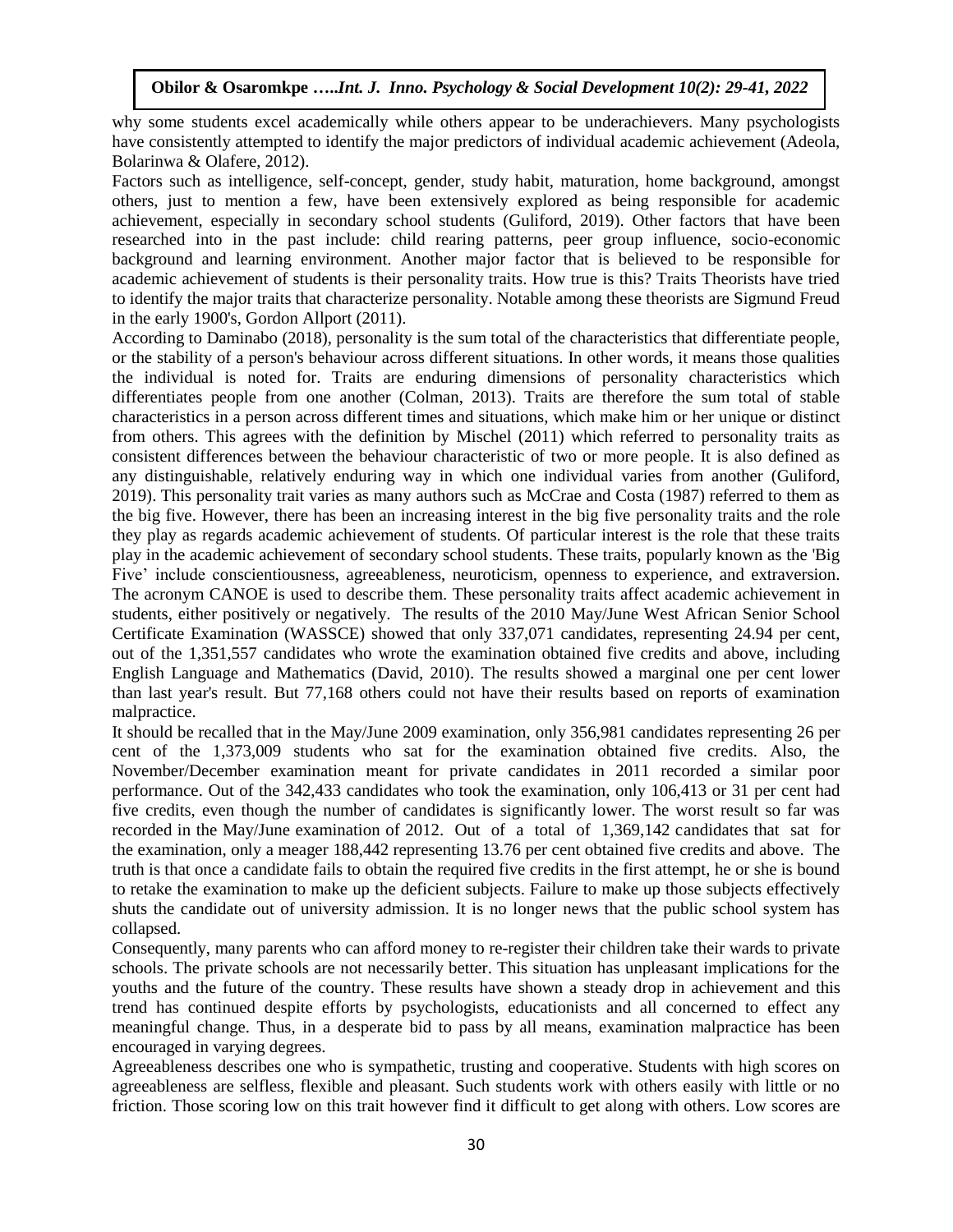expected to affect academic achievement negatively, while high scores enhance academic achievement of students. Agreeableness refers to the degree with which an individual differs with others. This trait represents personality characteristics as cooperative, softhearted, tolerant, forgiving, altruistic, emotionally supportive, courteous, good natured, and flexible (Barrick & Mount, 2011)

Openness to experience refers to individuals who tend to be creative, imaginative, and curious to experience new things amongst other things. Openness to experience includes traits like imaginative, cultured, curious, original, broad minded, intelligent and artistically sensitive (Barrick & Mount, 2011). According to McCrae and Costa (2018) intelligence has a positive relationship with openness. Besides a research conducted by Ackerman and Heggestad (2017) concluded that openness has the highest correlation with intelligence. In the same research they also found that openness did not have the highest correlation with academic performance. Extraversion trait refers to the level of comfort-ability with relationships to others. It represents personality characteristics as active, assertive, talkative, outgoing, social, gregarious, energetic, surgency, and ambitious. These people are good in active communication and with full of positive energy (Goldberg, 2011).

The abysmal performance of students in Senior Secondary School Certificate Examination according to Adeola, Bolarinwa and Olafere (2012), has been a source of concern to governments, parents, and examination bodies. Excuses ranging from inadequate equipment and facilities, poor teacher pedagogy, content knowledge, low job motivation, examination centered evaluation, the use of instructional materials (textbooks) by teachers and students and a host of others have been given as reasons for students' poor performance academically. Given the above, it became imperative for the researcher to investigate the relationship between personality traits and academic achievement of students of senior secondary schools in Rivers State.

#### **Statement of the Problem**

The problem of under-achievement has assumed a worrisome dimension in the Nigerian educational system. Being desperate to make it anyhow, students have devised various illegal means to succeed in examinations, even when they are not academically competent. Unfortunately, the system has buckled under the pressure: Examination malpractice has risen steadily to become a seemingly untamable monster. It is increasingly becoming difficult to equate competence of people with supposed academic performance as represented in their certificates.

Many candidates are unable to defend the results they supposedly acquired. And of course, this has consistently led to inability to compete effectively in the job market which has become a serious issue. Several factors have been researched into in the past as to the cause of poor students' performance, but there seem to be indications that some more hidden factors may be responsible. The desire to unravel the hidden factors has led to this study on the relationship between personality traits and students' academic performance in senior secondary schools in Rivers State.

#### **Purpose of the Study**

The purpose of this study is to examine the Influence of Students Personality Traits on Academic Achievement of Senior Secondary Schools in Rivers State. Specifically, the objectives of the study are to:

- 1 Investigate the extent to which conscientiousness influence academic achievement of students in senior secondary schools in Rivers State.
- 2 Examine the extent to which agreeableness influence academic achievement of students in senior secondary schools in Rivers State.
- 3 Examine the extent to which openness influence academic achievement of students in senior secondary schools in Rivers State.

## **Research Questions**

The following research questions were raised to guide the study.

- 1. To what extent does conscientiousness influence academic achievement of students in senior secondary schools in Rivers State?
- 2. To what extent does agreeableness influence academic achievement of students in senior secondary schools in Rivers State?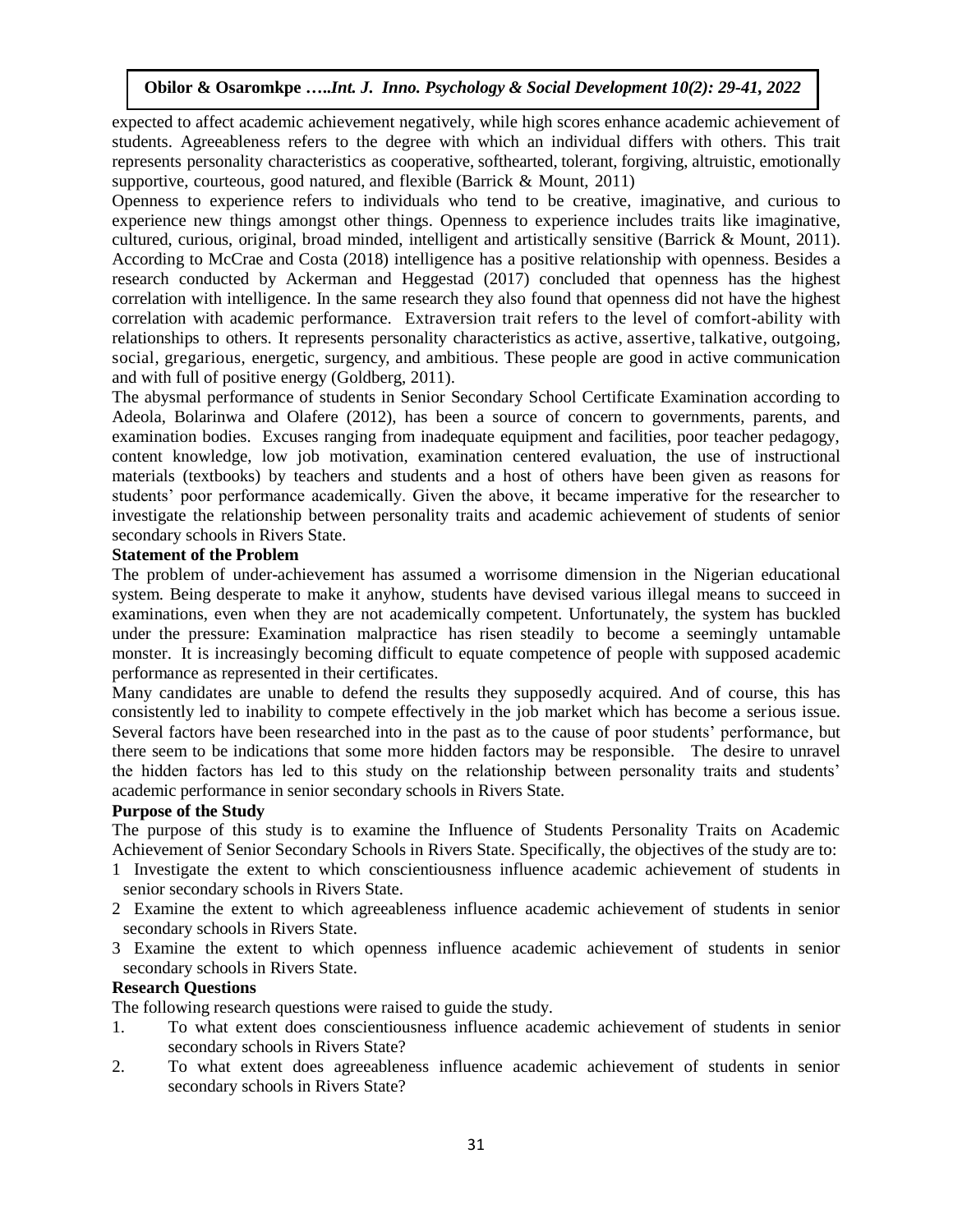4 To what extent does openness influence academic achievement of students in senior secondary schools in Rivers State?

# **Hypotheses**

The followings null hypotheses were formulated for the study and will be tested at 0.05 level of significance:

- 1 There is no significant difference in the mean rating of the respondents between influence of conscientiousness and academic achievement of students in senior secondary schools in Rivers State..
- 2 There is no significant difference in the mean rating of the respondents between influence of agreeableness and academic achievement of students in senior secondary schools in Rivers State.
- 3 There is no significant difference in the mean rating of the respondents between influence of openness and academic achievement of students in senior secondary schools in Rivers State.

# **REVIEW OF RELATED LITERATURE**

## **Conceptual Review**

This section will discuss in detail the various concept relating to personality and academic achievement.

# **Concept of Personality Traits**

The trait theory within personality psychology, where individuals and their unique qualities are distinguished based on descriptions of different universal traits, is a common perspective on human personality (Costa & McCrae, 2018). Generally, a trait is understood as "a particular quality in your personality". The more established technical definition of a personality trait is that it resembles the differences between individual's frequency and intensity of thinking, behaving and feeling in certain ways (Fleeson & Gallagher, 2019). Even though, different researchers emphasize different aspects in defining traits. McCrae and Costa (2008) for example, focuses on the genotypical bases of traits, including cognitions and affects seen as covert expressions of the traits, whereas Goldberg (2011) focuses on the phenotypical bases of traits, being overt observable behaviours. There are even so, a considerable agreement that traits can be defined as patterns of behaviour, motivation, emotion and cognition which are relatively stable in an individual and not specific to a certain kind of social milieu or culture (McCrae & Costa, 2018).

Within personality psychology there are also lower levels which one can analyze personality with; characteristic adaptations and life stories. Characteristic adaptations have the function of filling in specific details in the individuality of humans for example, values, goals and coping strategies that are able to change over life time. Life stories have the function of integrating a person's meaning in life, time and culture, through narratives for example stories of life, which reconstructs the past and imagines the future that also change over time, thus reflecting the development of personality (McAdams & Pals, 2016).

## - **Openness to Experience (OE)**

This refers to individuals who tend to be creative, imaginative, and curious to experience new things amongst other things (Costa & McCrae, 2018). Openness to experience includes traits like imaginative, cultured, curious, original, broad minded, intelligent and artistically sensitive. According to McCrae and Costa (2018) intelligence has a positive relationship with openness. Besides a research conducted by Ackerman and Heggestad (2017) concluded that openness has the highest correlation with intelligence. In the same research they also found that openness did not have the highest correlation with academic performance.

## - **Agreeableness (AG)**

This concept encapsulates constructs of sympathy, cooperativeness, and helpfulness towards others. It is described as the degree to which a person is good natured, warm and co- operative as opposed to irritable, uncooperative, inflexible, unpleasant and disagreeable (Noftle & Robins, 2017).

Poropat (2014) believed that high agreeableness facilitate learning and therefore agreeableness has a positive relationships associated with are believed. In relation to the impact of agreeableness on academic performance, De Raad and Schouwenberg (2016) argued that agreeableness have positive effect on academic performance because it encourages team work discussion. The relationship was later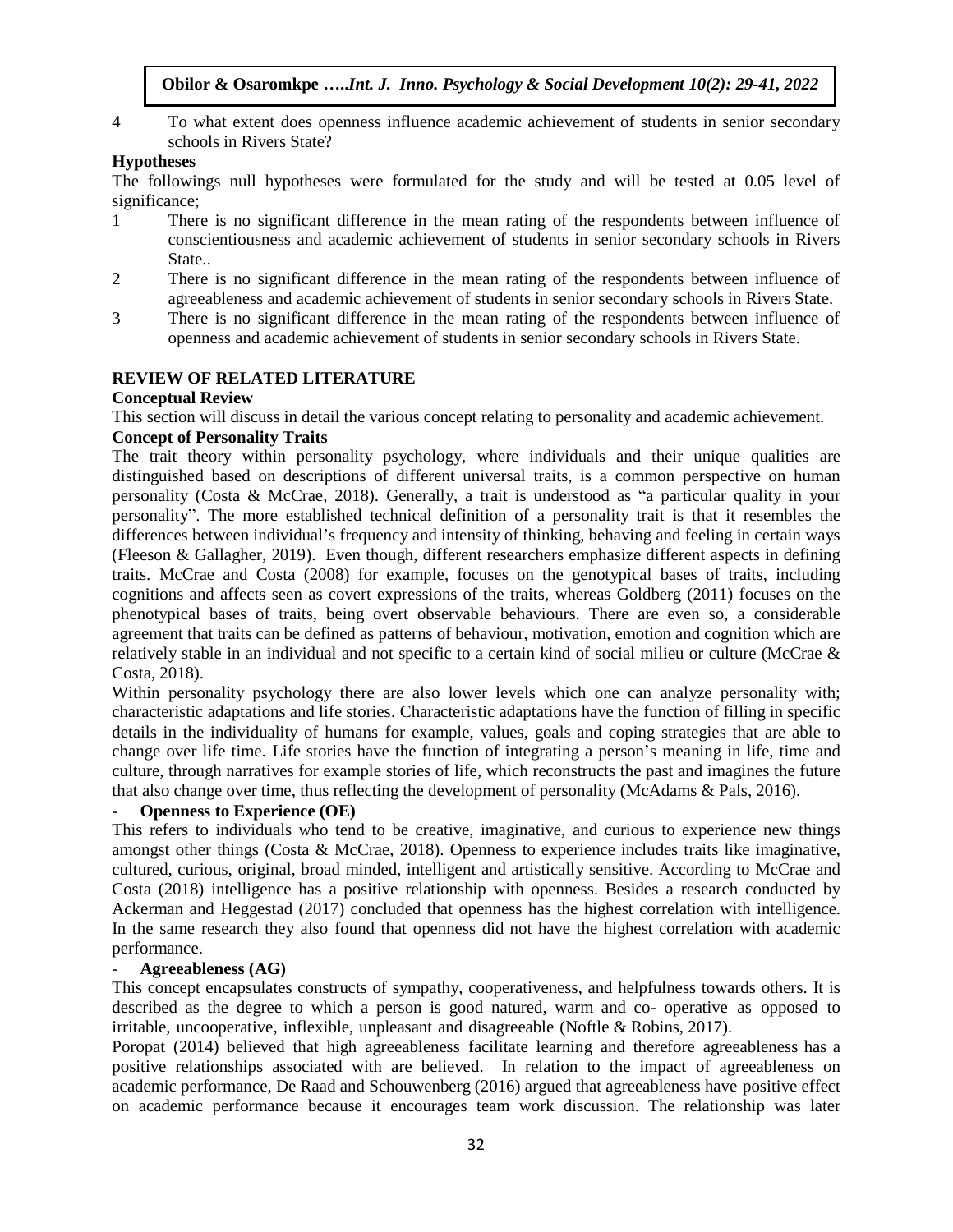affirmed by Vermetten (2011) who ascertained a positive relationship between agreeableness and effort and surface learning.

## - **Conscientiousness (CN)**

It is the trait that is associated with diligence, self-discipline, punctuality, and general competence (McCrae & Costa, 2018). Conscientiousness is the personality dimension that correlates the strongest, out of all personality dimensions, with overall academic performance (Hurtz & Donovan, 2010). Steel (2017) found that conscientiousness has two attributes: sustained effort and goal-setting which contribute towards academic success. MacCann (2012) argued that conscientious students tend to have high confidence level which encourages greater learning.

## **Concept of Academic Performance**

In today's education reform era, student achievement is king. We want to see our students succeeding. We want to see test scores rise. We want to know how we can better compete against foreign nations. We want assurances our students are getting a top-notch education measure by results, and not by processes. Academic achievement or (academic) performance is the outcome of [education](https://en.wikipedia.org/wiki/Education) the extent to which a student, teacher or institution has achieved their educational goals (Hurtz & Donovan, 2010).

Academic achievement is commonly measured by [examinations](https://en.wikipedia.org/wiki/Test_(assessment)) or [continuous assessment](https://en.wikipedia.org/wiki/Continuous_assessment) but there is no general agreement on how it is best tested or which aspects are most important [procedural](https://en.wikipedia.org/wiki/Procedural_knowledge)  [knowledge](https://en.wikipedia.org/wiki/Procedural_knowledge) such as [skills](https://en.wikipedia.org/wiki/Skill) or [declarative knowledge](https://en.wikipedia.org/wiki/Declarative_knowledge) such as [facts.](https://en.wikipedia.org/wiki/Fact) However, student achievement has become a hot topic in education today, especially with increased accountability for classroom teachers. The ultimate goal for any teacher is to improve the ability level and prepare students for adulthood. Defining student achievement and factors that impact progress is critical to becoming a successful teacher.

Student achievement measures the amount of academic content a student learns in a determined amount of time. Each grade level has learning goals or instructional standards that educators are required to teach. Standards are similar to a 'to-do' list that a teacher can use to guide instruction. Student achievement will increase when quality instruction is used to teach instructional standards (Hurtz & Donovan, 2010).

## **Factors that influence Students' academic Achievement**

There are many variables or factors that influence student academic achievement, but the most critical are classroom instruction and learning disabilities. It is important to remember that all students do not learn the same way or at the same rate. Students are like leaves on a tree; there are no two exactly the same. Just as a leaf comes in unique colors, shapes and sizes, each student has their own unique learning style. You must use a variety of teaching methods and understand the background and individual needs of each student.

Classroom instruction is the most important factor that impacts student achievement. As a teacher you influence the quality of instruction, set expectations for learning, and measure the level of understanding. For example, when a standard is not presented in a way that a student can understand, or if it's taught in a way that is boring, it can be very difficult for a student to meet the required level of achievement (Hurtz & Donovan, 2010).

A good teacher will use strategies such as discussion among students, videos, or stories, to gain student attention and to support the learning process. You should constantly be thinking of ways to make learning fun and appropriate. For example, in looking at our to-do list, you may pre-pay for your cleaning to get a discount or join a friend to make the study session more interesting. Likewise, student achievement involves well-thought out strategies to improve the quality of learning!

A learning disability is a condition that causes a student to learn at a slower pace than students of the same age or grade level. A learning disability can make understanding of some standards more difficult, but it does not mean a student with this condition cannot achieve academically. It is important to remember that when it comes to student achievement, all students can learn!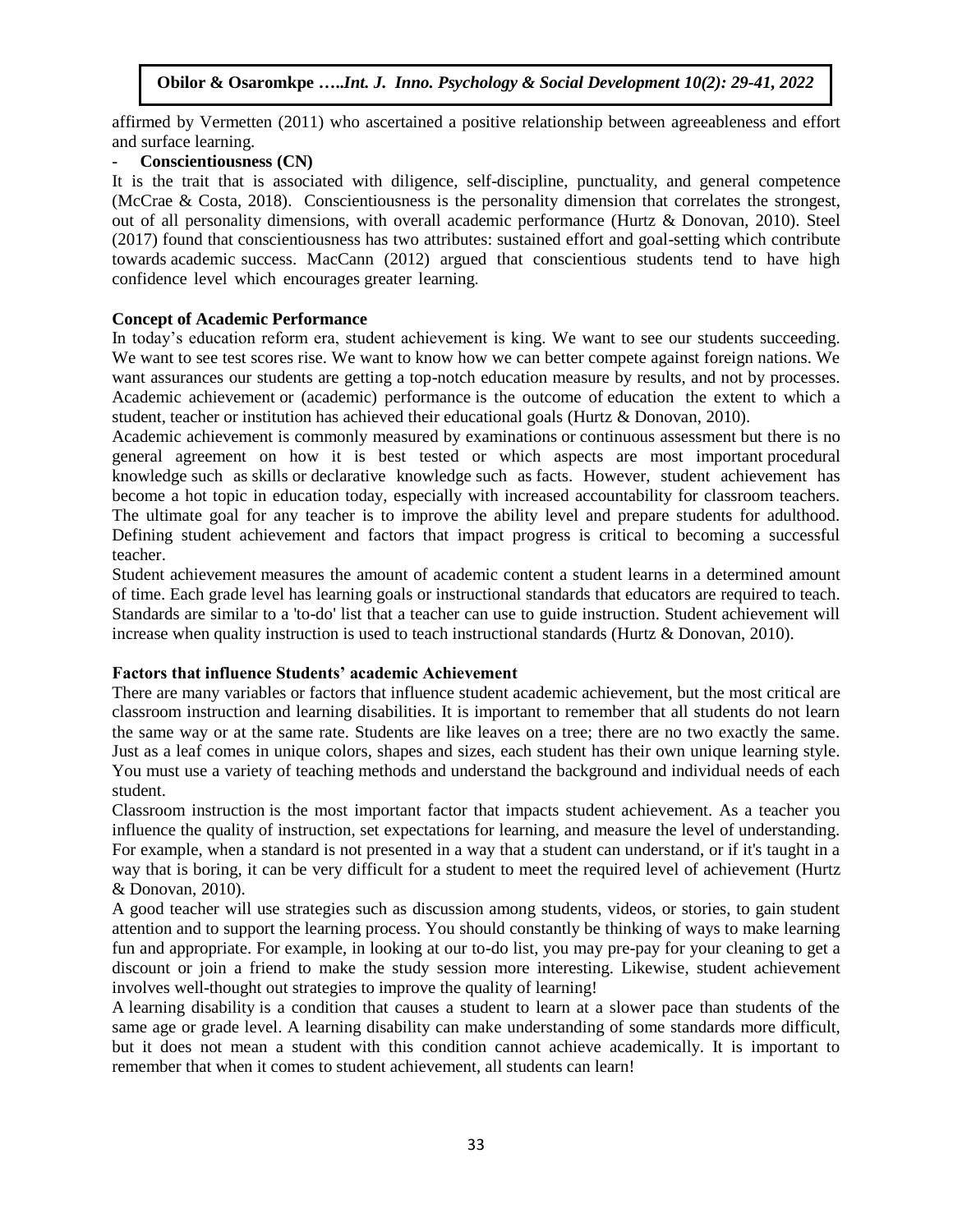#### **METHODOLOGY**

The descriptive survey design was adopted for the study**.** Descriptive research is a branch of research that presents or reports information or data the way it is (Obilor, 2018)**.** Descriptive survey gives a clear picture of a situation and it serves as a basis for most researchers in assessing the condition as a prerequisite for drawing conclusion. It attempts to describe or document current conditions or attitudes, that is, to explain what exists at the moment. This design was adopted because of its ability to ensure a representative outlook and provide a simple approach to the study of opinions, attitudes and values of individuals. It is considered appropriate because it establishes the opinions of learners on traits that could help in ensuring academic performance in public senior secondary schools in Rivers State. Population is all conceivable elements, traits, events, people, subjects or observation relating to a particular phenomenon of interest to the researcher (Nwaekeala & Abadom, 2018). The population of this study is 66,164 male and female students which is the total population of senior secondary school students in Rivers State (Rivers State Senior Secondary Schools Board, 2018). A sample size of 399 was obtained using the Taro Yamane formular. According to Maduabum (2017), a sample is the small portion of a given population. The sample size consists of both male and female students. In this study, the simple random sampling technique was applied proportionately. This is because the simple random sampling technique allows every member of a given population to be selected, and the researcher ensured that every student in the selected schools was given equal chance of being selected. An instrument was used for data collection in this study. It was a structured questionnaire titled: Personality Traits Questionnaire (PTQ) to be used to measure Personality Traits. The structured questionnaire was designed in a four-point Likert format: VHE= Very High Extent, HE= High Extent, ME= Moderate Extent, LE= Low Extent, response pattern. According to Asuru (2015), validity refers to the capacity of an instrument to measure what it is designed to measure. In this study, content and face validation were carried out by the dissertation supervisor and two other experts in the field of Measurement and Evaluation. Content validity refers to the extent to which the elements within a measurement procedure are relevant and representative of the construct that they will be used to measure, while face validity refers to the degree to which a test on its face value looks relevant, appropriate and reasonable as to measure what it intends to measure. Nwaekeala and Abadom (2018) defined reliability as the consistency of scores obtained by the same person when re-examined with the same test on different occasions or with different sample. The reliability of the instrument to be used in this study was determined using a test-retest method sets of equivalent test. A pilot study was carried out involving the administration of the test instrument to 30 students' chosen from a senior secondary school in Rivers State not selected for the main study and the Pearson's Product Moment Correlation Analysis was used to measure the reliability coefficient of the study. A reliability coefficient of 0.86 was obtained, which is considered good enough. The research questions were answered using mean and standard deviation, while the null hypotheses were tested at 0.05 level of significance using t-test. The instrument consisted of VHE, HE, LE and VLE. Each of the option were assigned values such as VHE-4, HE-3, LE-2, VLE-1. The options in the instrument were analyzed indicating the level of responses. The decision rule was taken based on criterion mean of 2.50, Above the criterion of 2.50 were considered high extent, while below were considered low extent. The null hypotheses where z-calculated value is greater than the t-critical value of 1.96 was rejected while the null hypotheses where z-calculated value is less than z-critical value of 1.96 was accepted.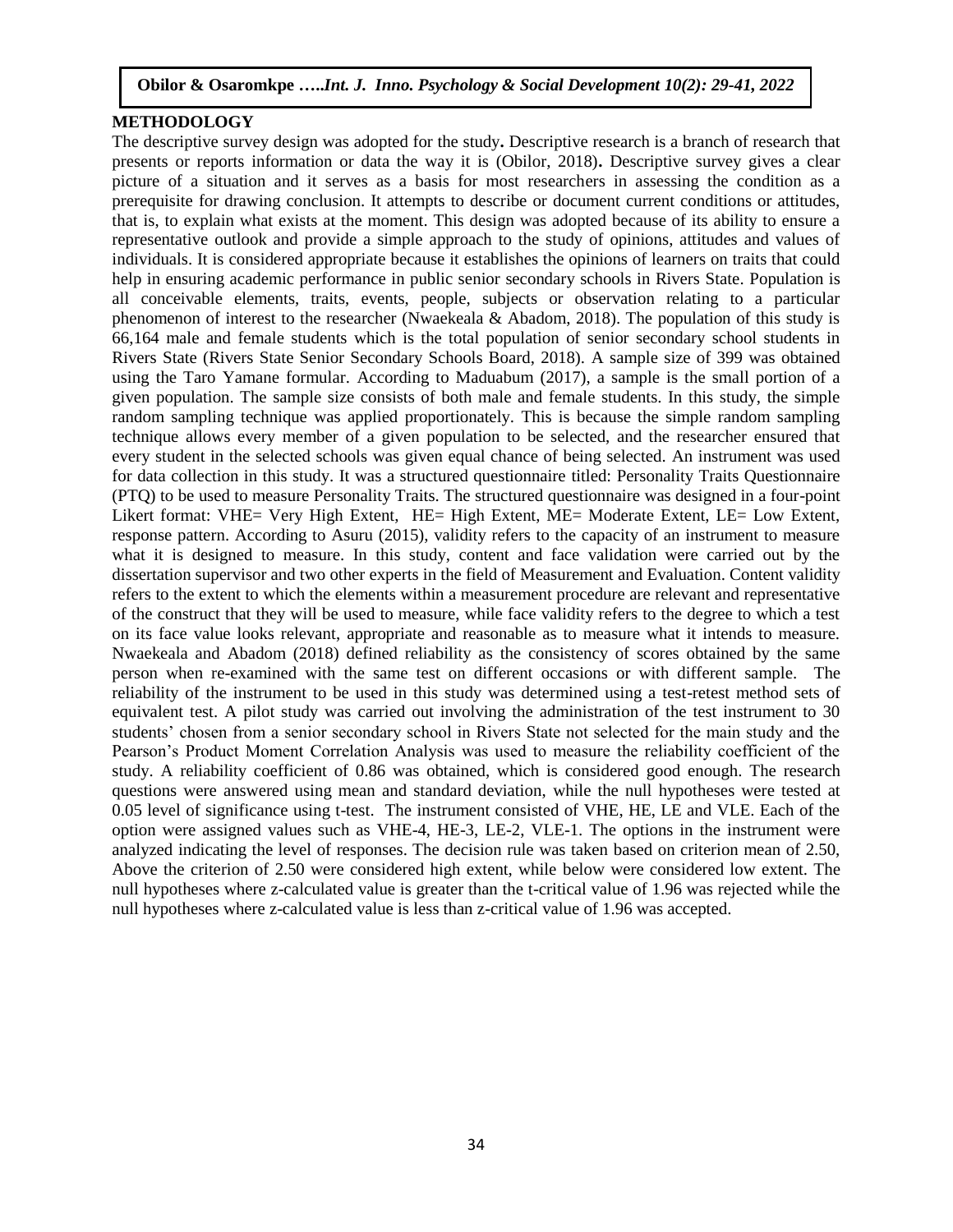#### **RESULTS**

**Research Question 1:** *To what extent does conscientiousness influence academic achievement of students in senior secondary schools in Rivers State?* 

| Table 1: Descriptive Statistics on Influence of conscientiousness on academic achievement of |  |
|----------------------------------------------------------------------------------------------|--|
| students in senior secondary schools in Rivers State                                         |  |

| $S/N0$ .       | <b>Statement</b>                                                                                       |           | <b>Male Students</b><br>$n_1 = 149$ |           | <b>Female Students</b><br>$n_2 = 250$ |           |           |  |
|----------------|--------------------------------------------------------------------------------------------------------|-----------|-------------------------------------|-----------|---------------------------------------|-----------|-----------|--|
|                |                                                                                                        | $\bar{X}$ | SD                                  | D         | $\bar{X}$                             | <b>SD</b> | D         |  |
|                | Being patient in relating to others<br>influence students' academic<br>achievement.                    | 3.12      | 1.01                                | HE        | 3.08                                  | 0.93      | HE        |  |
| $\overline{2}$ | Engaging in my academic task carefully<br>influence students' academic<br>achievement.                 | 3.04      | 0.81                                | <b>HE</b> | 3.11                                  | 1.04      | HE        |  |
| 3              | The willingness to do my school work<br>effectively influence students' academic<br>achievement.       | 2.96      | 0.73                                | <b>HE</b> | 3.10                                  | 0.91      | HE        |  |
| 4              | Organization of my thought influence<br>students' academic achievement.                                | 3.25      | 0.67                                | HE        | 3.17                                  | 0.73      | HE        |  |
| 5              | My ability to plan my daily activities<br>before engaging influence students'<br>academic achievement. | 2.89      | 1.12                                | HE        | 2.90                                  | 0.82      | <b>HE</b> |  |
|                | <b>Grand Mean/Standard Deviation</b>                                                                   | 3.05      | 0.87                                | HE        | 3.07                                  | 0.89      | HE        |  |
|                | <b>Source:</b> Field Survey, 2022.                                                                     |           |                                     |           |                                       |           |           |  |

Table 1 presents that items 1 to 5 have means of 3.12, 3.04, 2.96, 3.25, 2.89 for male students with standard deviations ranging from 0.67 to 1.12; and means of 3.08, 3.11, 3.10, 3.17, 2.90 for female students with standard deviations ranging from 0.73 to 1.04 which indicate "High Extent" influence of conscientiousness on academic achievement of students in senior secondary schools in Rivers State. Also, the grand means for male and female students are 3.05 and 3.07 respectively, further confirming a "High Extent" influence of conscientiousness on academic achievement of students in senior secondary schools in Rivers State. Thus, it is found that conscientiousness of students influence the academic achievement of students in senior secondary schools in Rivers State to a "High Extent".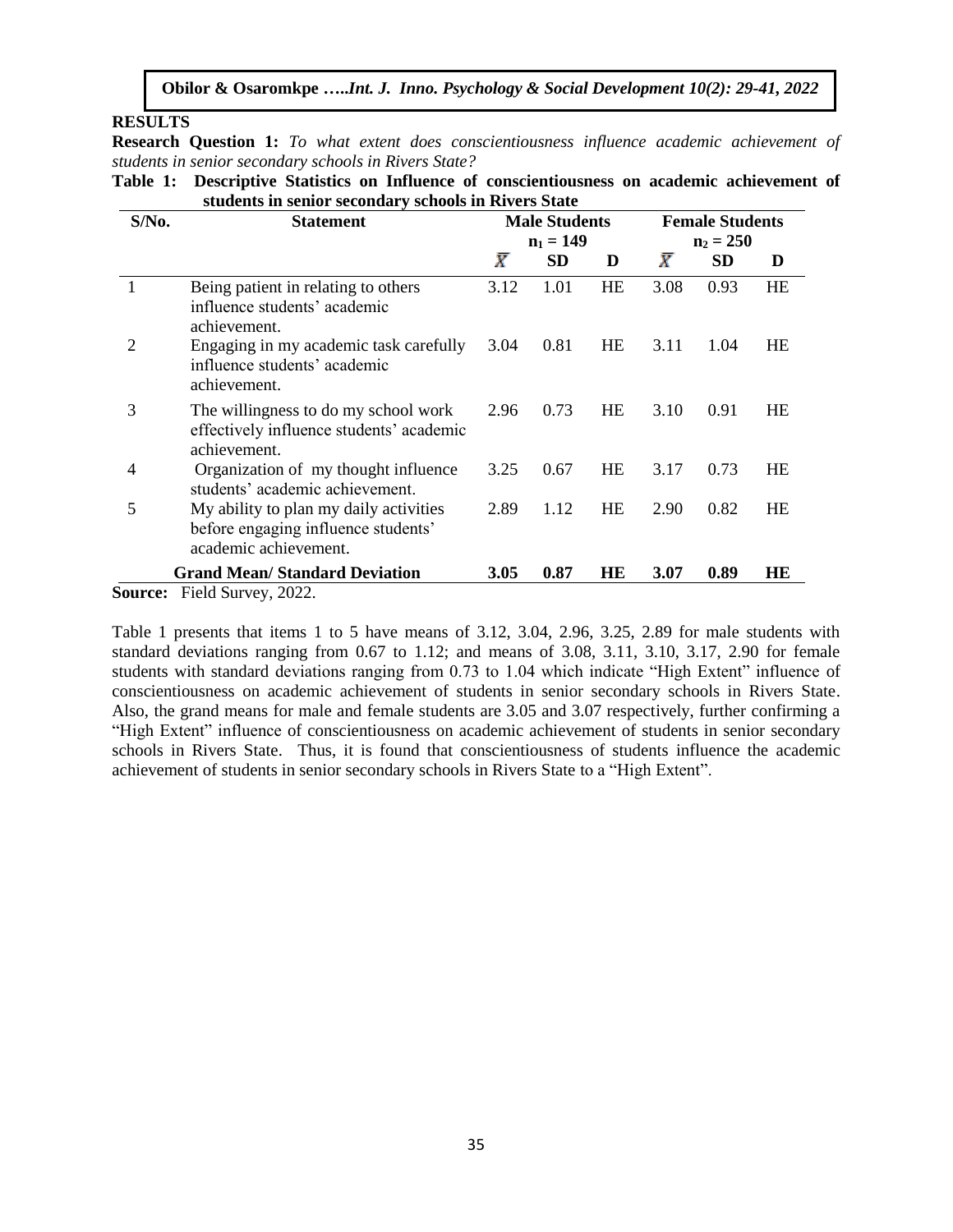**Research Question 2:** *To what extent does agreeableness influence academic achievement of students in senior secondary schools in Rivers State?* 

| $S/N0$ . | <b>Statement</b>                                                                                                             | <b>Male Students</b> |      |           | <b>Female Students</b><br>$n_1 = 149$<br>$n_2 = 250$ |           |           |  |  |  |
|----------|------------------------------------------------------------------------------------------------------------------------------|----------------------|------|-----------|------------------------------------------------------|-----------|-----------|--|--|--|
|          |                                                                                                                              | $\bar{X}$            | SD   | D         | $\bar{X}$                                            | <b>SD</b> | D         |  |  |  |
| 6        | My consistent approach in agreeing with<br>others on subject that matters influence<br>students' academic achievement.       | 2.97                 | 0.77 | HE        | 3.03                                                 | 1.00      | <b>HE</b> |  |  |  |
| 7        | My level of academic cooperation<br>determines my cognitive strength which<br>influence students' academic<br>achievement.   |                      | 0.85 | <b>HE</b> | 2.71                                                 | 1.13      | HЕ        |  |  |  |
| 8        | My ability to perform my school task in<br>harmony with curricula objectives<br>influence students' academic<br>achievement. | 3.02                 | 1.21 | HE        | 2.94                                                 | 0.70      | HE        |  |  |  |
| 9        | My level of tolerance influence<br>students' academic achievement.                                                           | 3.06                 | 0.71 | <b>HE</b> | 2.88                                                 | 0.81      | HE        |  |  |  |
| 10       | My level of carefulness influence<br>students' academic achievement.                                                         | 2.89                 | 0.97 | HE        | 3.01                                                 | 0.75      | HE        |  |  |  |
|          | <b>Grand Mean/Standard Deviation</b>                                                                                         | 2.96                 | 0.91 | HЕ        | 2.91                                                 | 0.88      | HE        |  |  |  |

**Table 2: Descriptive Statistics on Influence of agreeableness on academic achievement of students in senior secondary schools in Rivers State**

**Source:** Field Survey, 2021.

The information in table 2 shows that items 6 to 10 have means of 2.97, 2.87, 3.02, 3.06, 2.89 for male students with standard deviations ranging from 0.71 to 1.21; and means of 3.03, 2.71, 2.94, 2.88, 3.01 for female students with standard deviations ranging from 0.70 to 1.13 indicating a "High Extent" influence agreeableness on academic achievement of students in senior secondary schools in Rivers State. The grand means for male and female students are, respectively, 3.15 and 3.12, which is a confirmation of high extent influence of agreeableness on academic achievement of students in senior secondary schools in Rivers State. The above results imply that agreeableness influence academic achievement of students in senior secondary schools in Rivers State to a "High Extent".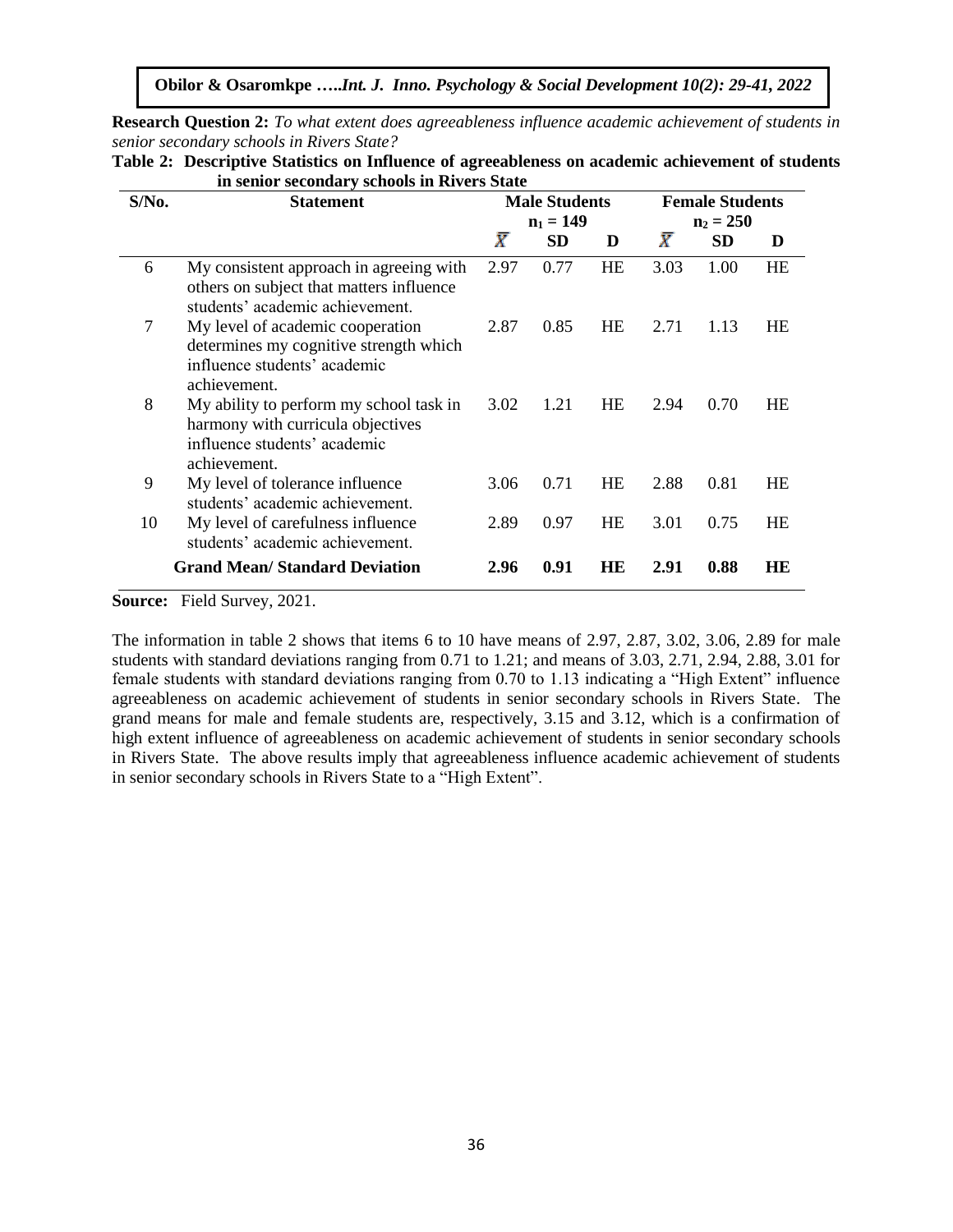**Obilor & Osaromkpe …..***Int. J. Inno. Psychology & Social Development 10(2): 29-41, 2022*

**Research Question 3:** *To what extent does openness influence academic achievement of students in senior secondary schools in Rivers State?*

|          | senior secondary schools in Rivers State                                                          |                                     |                                          |           |           |           |           |
|----------|---------------------------------------------------------------------------------------------------|-------------------------------------|------------------------------------------|-----------|-----------|-----------|-----------|
| $S/N0$ . | <b>Statement</b>                                                                                  | <b>Male Students</b><br>$n_1 = 149$ | Female<br><b>Students</b><br>$n_2 = 250$ |           |           |           |           |
|          |                                                                                                   | $\bar{X}$                           | <b>SD</b>                                | D         | $\bar{X}$ | <b>SD</b> | D         |
| 11       | Attention given to task based on scale of preference<br>influence students' academic achievement. | 3.12                                | 1.01                                     | HE        | 3.08      | 0.93      | HE        |
| 12       | Level of wide variety of interest influence students'<br>academic achievement.                    | 3.04                                | 0.81                                     | <b>HE</b> | 3.11      | 1.04      | <b>HE</b> |
| 13       | Students' originality influence academic achievement.                                             | 2.96                                | 0.73                                     | <b>HE</b> | 3.10      | 0.91      | <b>HE</b> |
| 14       | Creative ability contributes or influence students'<br>academic achievement.                      | 3.25                                | 0.67                                     | <b>HE</b> | 3.17      | 0.73      | HE        |
| 15       | achievement.<br>Openness influence students' academic                                             | 1.12                                | <b>HE</b>                                | 2.90      | 0.82      | HE        |           |
|          | <b>Grand Mean/Standard Deviation</b>                                                              | <b>3.05</b>                         | 0.87                                     | HE.       | 3.07      | 0.89      | HE.       |
|          | <b>Source:</b> Field Survey, 2021.                                                                |                                     |                                          |           |           |           |           |

**Table 3: Descriptive Statistics on Influence of openness on academic achievement of students in** 

Table 4 presents that items 11 to 15 have means of 3.12, 3.04, 2.96, 3.25, 2.89 for male students with standard deviations ranging from 0.67 to 1.12; and means of 3.08, 3.11, 3.10, 3.17, 2.90 for female students with standard deviations ranging from 0.73 to 1.04 which indicate "High Extent" influence of openness on academic achievement of students in senior secondary schools in Rivers State. Also, the grand means for male and female students are 3.05 and 3.07 respectively, further confirming a "High Extent" influence of openness on academic achievement of students in senior secondary schools in Rivers State. Thus, it is found that openness of students influence the academic achievement of students in senior secondary schools in Rivers State to a "High Extent".

#### **Test of Hypotheses**

In this section the Statistical Package for Social Sciences (SPSS) Version 23 was used for the test of hypotheses. The t-test (rather than the z-test) statistic was employed in the analysis despite the large sample size. This was so for three major reasons: 1. When the sample is sufficiently large, the t-value and the z-value coincide. 2. The SPSS does not contain the z-test as both z-test and t-test are treated as the same for sufficiently large samples. 3. Very importantly, the t-value is computed when the population mean and standard deviation are not known, but for z-value computation, the population mean and standard deviation must be known.

The symbols used here were as specified below:

- $F =$  Ratio of homogeneity between group variance to within group variance (Levene's Test for Equality of Variances)
- $t =$  Value of t-statistic obtained from the SPSS analysis
- $df = De$  grees of freedom
- p-value = Sig. (2-tailed) obtained from the SPSS analysis to be compared with the α-value
- $\alpha$ -value = Level of significance (0.050) fixed by Rivers State University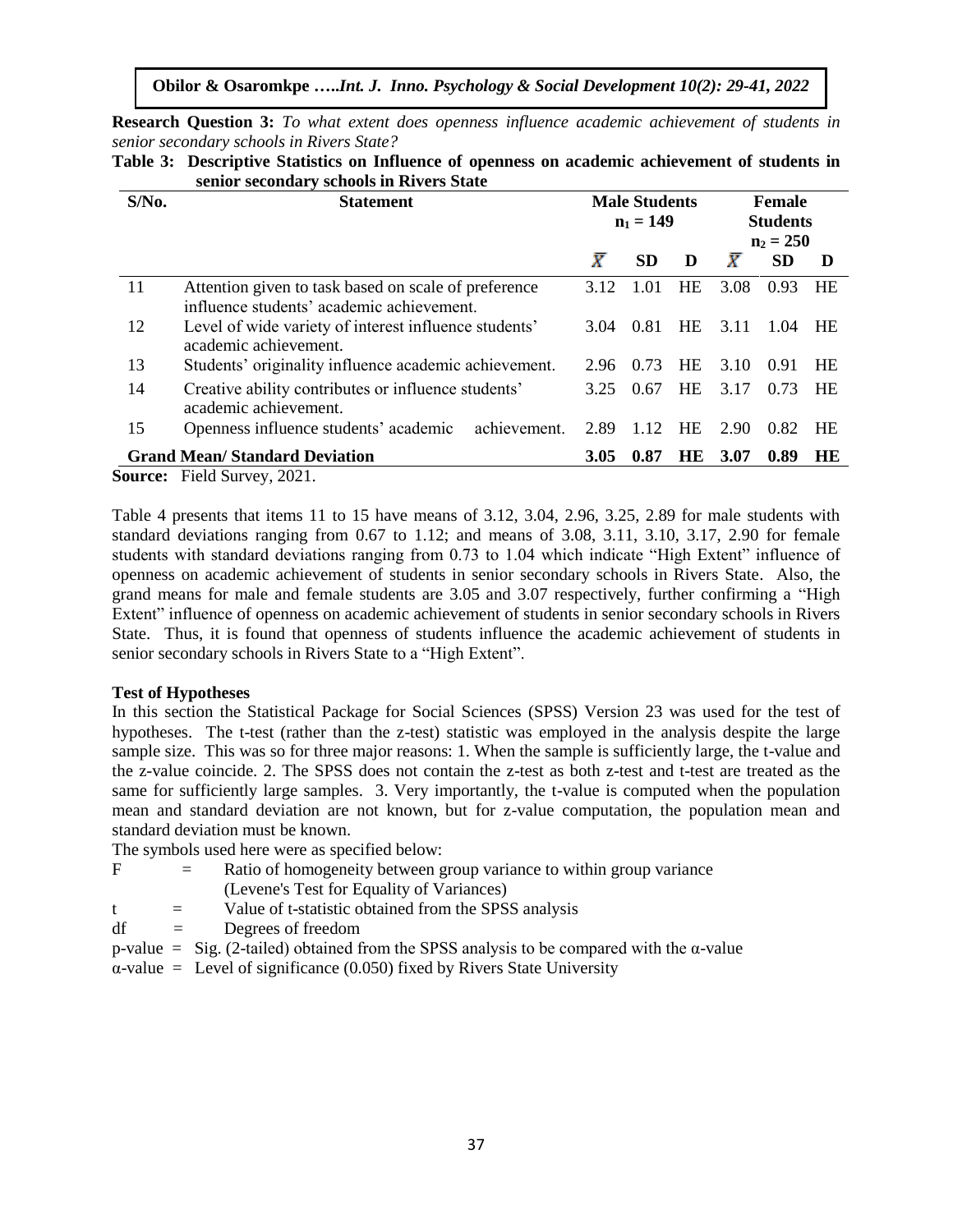**Hypothesis 1:** There is no significant difference in the mean rating of the male and female students on the extent conscientiousness influence academic achievement of students in senior secondary schools in Rivers State.

| Table 4: | T-test Analysis of the extent conscientiousness influence academic achievement of |  |
|----------|-----------------------------------------------------------------------------------|--|
|          | students in senior secondary schools in Rivers State                              |  |

|                             | Sig. |                    | Df             | $p$ -value $\alpha$ -value |      | <b>Decision</b> |
|-----------------------------|------|--------------------|----------------|----------------------------|------|-----------------|
| Equal variances assumed     |      | 70.709 .110 -2.577 | 798            | .072                       | .050 |                 |
| Equal variances not assumed |      |                    | -2.577 728.206 | .072                       | .050 | Not Rejected    |

Table 4 presents that equal variances assumed has  $t = -2.577$ , df = 798, and 2-tailed p = 0.072. This implies that the null hypothesis that "There is no significant difference in the mean rating of the male and female students on the extent conscientiousness influence academic achievement of students in senior secondary schools in Rivers State" is not rejected as t(798) = -2.577, 2-tailed  $p = 0.072 > \alpha = 0.05$ . Thus, male and female students of public senior secondary schools in Rivers State are in accordance that conscientiousness influence, to a high extent, the academic achievement of students in senior secondary schools in Rivers State.

**Hypothesis 2:** There is no significant difference in the mean rating of the male and female students on the extent agreeableness influence academic achievement of students in senior secondary schools in Rivers State.

**Table 5: t-test Analysis of the extent agreeableness influence academic achievement of students in senior secondary schools in Rivers State**

|                             |        | Sig. |            | Df            | $\mathbf{p}\text{-value}$ $\alpha\text{-value}$ |      | <b>Decision</b> |
|-----------------------------|--------|------|------------|---------------|-------------------------------------------------|------|-----------------|
| Equal variances assumed     | 67.311 |      | .258 7.038 | 798           |                                                 | .050 | H٥              |
| Equal variances not assumed |        |      |            | 7.038 675.913 | .071                                            | .050 | Not Rejected    |

The information in table 5 shows that equal variances assumed has  $t = 7.038$ , df = 798, and 2-tailed p = 0.71. Thus, the null hypothesis that "there is no significant difference in the mean rating of male and female students on the extent agreeableness influence academic achievement of students in senior secondary schools in Rivers State is not rejected as t(798) = 7.038, 2-tailed  $p = 0.71 > \alpha = 0.05$ . This implies that male and female students of public senior secondary schools in Rivers State are in a consensus that agreeableness influence academic achievement of students in senior secondary schools in Rivers State.

**Hypothesis 3:** There is no significant difference in the mean rating of the male and female students on the extent openness influence academic achievement of students in senior secondary schools in Rivers State.

**Table 6: T-test Analysis of the extent openness influence academic achievement of students in senior secondary schools in Rivers State**

|                                | F      | Sig. | т        | Df      | D-<br>value | $\alpha$ -<br>value | <b>Decision</b>       |
|--------------------------------|--------|------|----------|---------|-------------|---------------------|-----------------------|
| Equal variances<br>assumed     | 70.709 | .110 | $-2.577$ | 798     | .072        | .050                | $H_0$<br>Not Rejected |
| Equal variances not<br>assumed |        |      | $-2.577$ | 728.206 | .072        | .050                |                       |

Table 6. Presents that equal variances assumed has  $t = -2.577$ , df = 798, and 2-tailed  $p = 0.072$ . This implies that the null hypothesis that "There is no significant difference in the mean rating of the male and female students on the extent openness influence academic achievement of students in senior secondary schools in Rivers State" is not rejected as t(798) = -2.577, 2-tailed  $p = 0.072 > \alpha = 0.05$ . Thus, male and female students of public senior secondary schools in Rivers State are in accordance that openness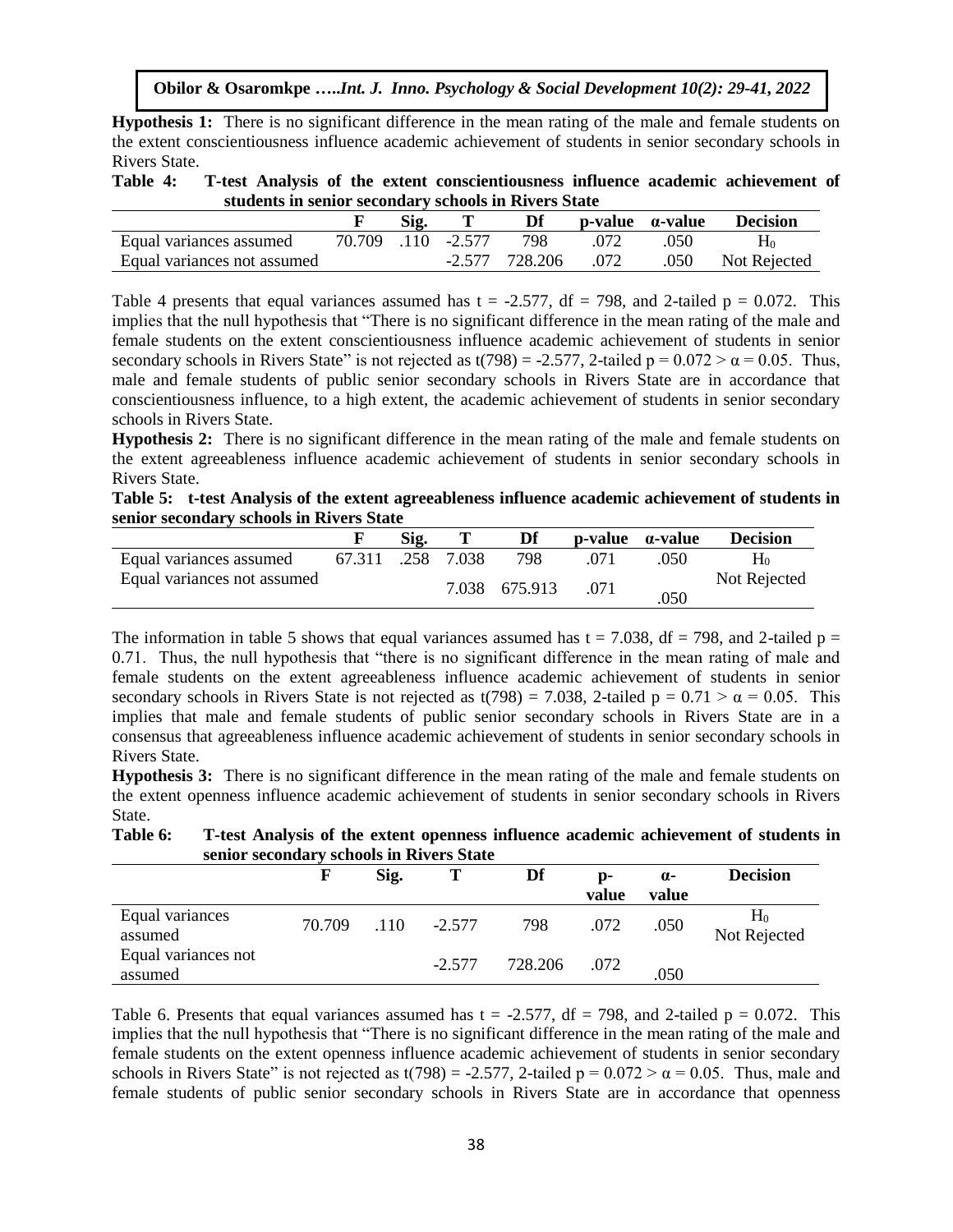influence, to a high extent, the academic achievement of students in senior secondary schools in Rivers State.

# **DISCUSSION OF FINDINGS**

#### **Extent conscientiousness influence academic achievement of students in senior secondary schools in Rivers State**

Based on the analysis of the data it was found that conscientiousness has positive influence on academic achievement of students in senior secondary schools in Rivers State. This finding is in line with the assertion of McCrae and Costa (2018) who asserted that conscientiousness is the trait that is associated with diligence, self-discipline, punctuality, and general competence. Conscientiousness is the personality dimension that correlates the strongest, out of all personality dimensions, with overall academic performance. Steel (2017) found that conscientiousness has two attributes: sustained effort and goalsetting which contribute towards academic success. MacCann (2012) argued that conscientious students tend to have high confidence level which encourages greater learning.

#### **Extent agreeableness influence academic achievement of students in senior secondary schools in Rivers State**

It was also found that there is a significant influence of agreeableness on academic achievement of students in senior secondary schools in Rivers State. This concept encapsulates constructs of sympathy, cooperativeness, and helpfulness towards others. It is described as the degree to which a person is good natured, warm and co- operative as opposed to irritable, uncooperative, inflexible, unpleasant and disagreeable (Noftle & Robins, 2017). Poropat (2014) believed that high agreeableness facilitate learning and therefore agreeableness has a positive relationships associated with are believed. In relation to the impact of agreeableness on academic performance, Poropat (2014) argued that agreeableness have positive effect on academic performance because it encourages team work discussion. The relationship was later affirmed by Vermetten (2011) who ascertained a positive relationship between agreeableness and effort and surface learning.

## **Extent openness influence academic achievement of students in senior secondary schools in Rivers State**

Also, it was found that there is a significant influence of openness on academic achievement of students in senior secondary schools in Rivers State. This refers to individuals who tend to be creative, imaginative, and curious to experience new things amongst other things. Openness to experience includes traits like imaginative, cultured, curious, original, broad minded, intelligent and artistically sensitive. According to McCrae and Costa (2018) intelligence has a positive relationship with openness. Besides a research conducted by Ackerman and Heggestad (2017) concluded that openness has the highest correlation with intelligence. In the same research they also found that openness did not have the highest correlation with academic performance

## **CONCLUSION**

Personality is so widely studied concept by the psychologists that "personality psychology" is taken as a separate discipline of psychology. Personality psychology is concerned with the analysis of human nature and theories surrounded by the personality must cater the five root ideas that are motivation, unconscious, self, development and maturity. Suppose there are two persons of the same age but have different interests, activities, feelings and thinking, it means there is something different inside them and that "something inside" is said to be personality. Earliest psychologists have defined the personality as development of the individuals' whole psychological system. Poropat (2014) presented the same concept of personality in his definition: "The dynamic organization with in the individual of those psychophysical systems that determine his unique adjustments to his environment".

In simple words, personality can be defined as the collection of intrinsic and extrinsic traits that may affect the behaviour of an individual. So to evaluate the personality of a person; traits or characteristics play the primary role. In order to classify and present the personality traits that an individual possesses, numerous authors have presented the different trait theories. Work of Gordon Allport, Raymond Cattell,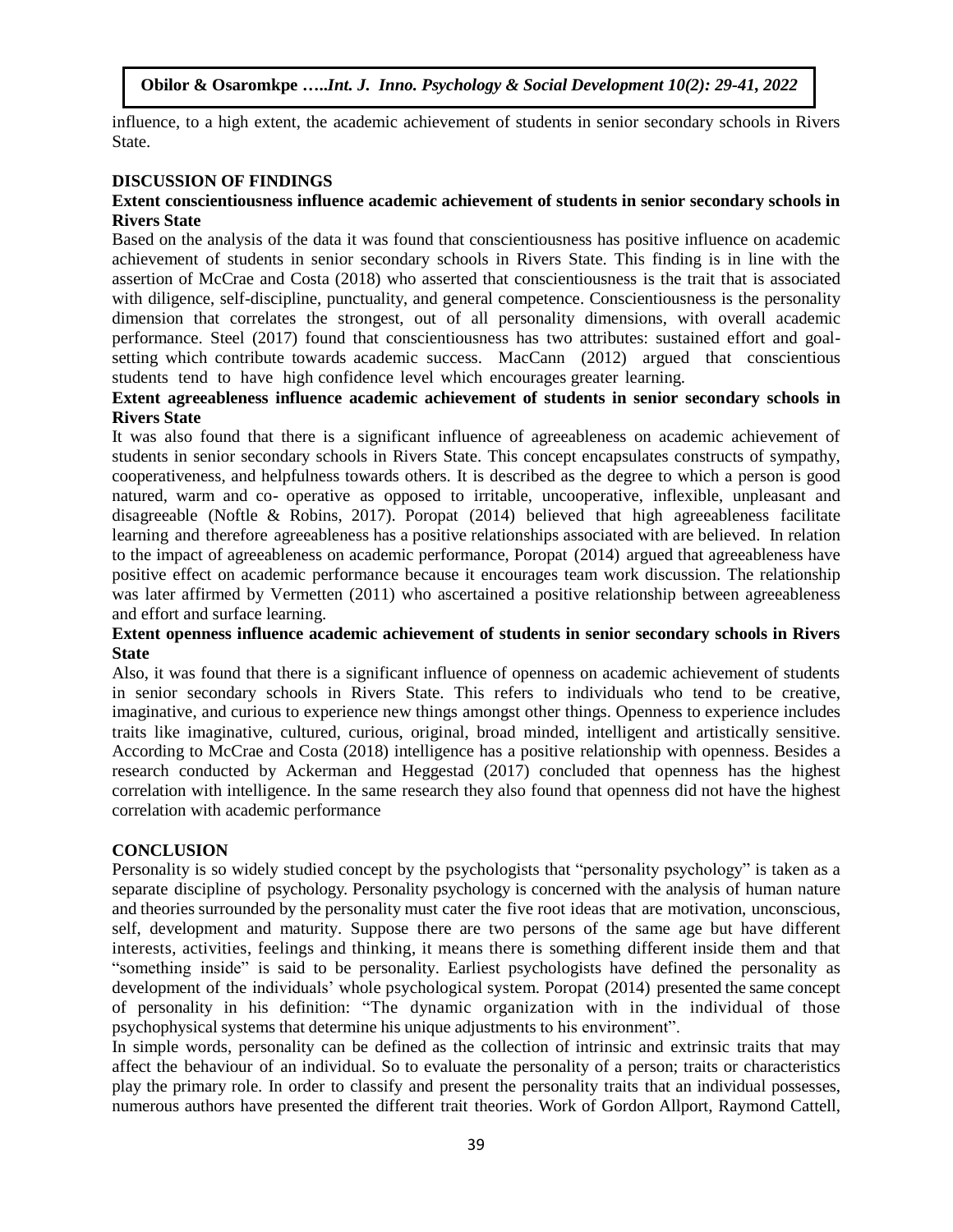Hans Eysenck, Katherine Brigg and Isabel Brigg is important in this context. From the last many years, a general agreement can be observed among the psychologists on a comprehensive and robust personality model that is known as big five personality model that consists of five universal personality traits named as extraversion, conscientiousness, agreeableness, neuroticism and emotional stability. It was concluded that openness, extraversion, conscientiousness, extraversion and neuroticism significantly influence academic achievement of senior secondary school students in Rivers State.

#### **RECOMMENDATIONS**

Keeping in view the results of the present study on the relationship between students' personality traits and their academic achievement it is suggested that:

- 1. Students having contentiousness personality trait can produce better result in their academics.
- 2. Having agreeableness personality trait, teacher may guide the students towards English, Chemistry and Islamic Education as optional subjects for better achievements.
- 3. Seminars/workshop may be arranged for students and teacher about personality traits and their impact on students' academic achievement.

#### **REFERENCES**

- Ackerman, P. L., & Heggestad, E. D. (2017). Intelligence, personality, and interests: Evidence for overlapping traits. *Psychological Bulletin,* 12(1), 219-245.
- Adeola, A., Bolarinwa, U., & Olafere, M. (2012). Personality and intelligence: Gender, the big-five, selfestimated and psychometric intelligence. *International Journal of Selection and Assessment,* 13(1), 11-24.
- Asuru, V. A. (2015). *Measurement and evaluation in education and psychology*. Port Harcourt: Minson Publishers Nigeria limited.
- Barrick, M.R., Mount, M.K. (2011). The big five personality dimensions and job performance: A metaanalysis. *Journal of Personnel Psychology,* 44(1), 1-26.
- Colman, E. (2013). *Developmental social psychology: From infancy to old age*. Cambridge, MA: Blackwell.
- Costa, P. T., & McCrae, R. R. (2018). Four ways five factors are basic. *Journal of Personality Individual Differences,* 13(6), 653−665
- Daminabo, A. (2018). A cross-cultural twin study from North America, Europe, and Asia. *Journal of Personality and Social Psychology,* 90(6), 987–998.
- Fleeson, H., & Gallagher, A. (2019). Studying impacts of personality traits on creativity (Case study: University of Isfahan's students). *Journal of Basic and Applied Scientific Research,* 2(4), 3457- 3460.
- Goldberg, L. (2011). Language and individual differences: The search for universal in personality lexicons. Beverly Hills, CA: Sage Publications.
- Guliford, E. (2019). An introduction to the cognitive science of personality and emotion. *Advances in psychology-Amsterdam,* 124(7), 3–30.
- Hogan, T. (2018). *Handbook of Personality: Theory and Research.* New York: Guilford Press.
- Hurtz, F., & Donovan, W. (2010). *The Big 5 trait taxonomy: History, measurement, and theoretical perspectives.* In L. A. Pervin & O. P. John (Eds.), *Handbook of Personality: Theory and research* (pp.102–138). New York: Guilford Press.
- MacCann, R. (2012). Openness to experience as a basic dimension of personality. *Imagination, Cognition and Personality Journal,* 13(1), 39-55.
- Maduabum, M.A. (2017). *Fundamentals of educational research.* Port Harcourt*:* Firstborn Printer's Publications.
- McAbee, K., & Oswald, B.L. (2013). *Personality, situation, and creativity*. Handbook of Creativity. New York: Springer US.
- McAdams, D. P., & Pals, J. L. (2006). A new Big Five: Fundamental principles for an integrative science of personality. *Journal of American Psychology,* 61(13), 204−217*.*